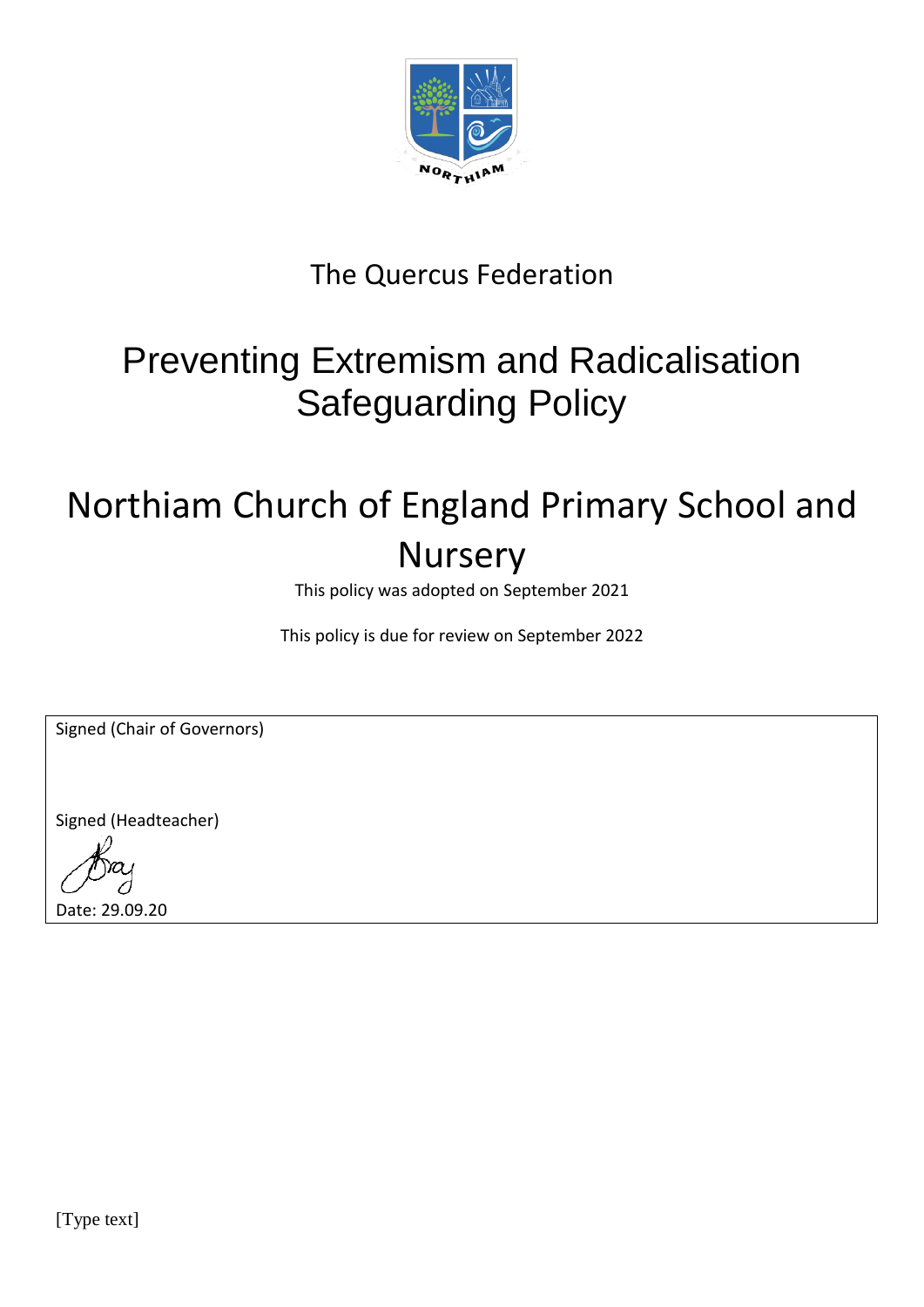

#### **Introduction**

Northiam CEP School and Nursery is committed to providing a secure environment for pupils, where children feel safe and are kept safe. All adults at Northiam CEP School and Nursery recognise that safeguarding is everyone's responsibility irrespective of the role they undertake or whether their role has direct contact or responsibility for children or not.

In adhering to this policy, and the procedures therein, staff and visitors will contribute to both schools' delivery of the outcomes to all children, as set out in s10 (2) of the Children Act 2004.

This Preventing Extremism and Radicalisation Safeguarding Policy is one element within our overall school arrangements to Safeguard and Promote the Welfare of all Children in line with our statutory duties set out at s175 of the Education Act 2002 (s157 of the Education Act 2002.

Our schools' Preventing Extremism and Radicalisation Safeguarding Policy also draws upon the guidance contained in:

- The "Pan Sussex Child Protection Procedures"
- DfE Guidance "Keeping Children Safe in Education, 2016";
- DCSF Resources "Learning Together to be Safe"
- "Prevent: Resources Guide", "Tackling Extremism in the UK"
- DfE's "Teaching Approaches that help Build Resilience to Extremism among Young People" and Peter Clarke's Report of July 2014.

#### **School Ethos and Practice**

When operating this policy our Federation uses the following accepted Governmental definition of extremism which is:

*'Vocal or active opposition to fundamental British values, including democracy, the rule of law, individual liberty and mutual respect and tolerance of different faiths and beliefs; and/or calls for the death of members of our armed forces, whether in this country or overseas'.*

There is no place for extremist views of any kind in our schools, whether from internal sources, pupils, staff or governors, or external sources - school community, external agencies or individuals. Our pupils see our schools as a safe place where they can explore controversial issues safely and where our teachers encourage and facilitate this – we have a duty to ensure this happens.

As a federation we recognise that extremism and exposure to extremist materials and influences can lead to poor outcomes for children and so should be addressed as a safeguarding concern as set out in this policy. We also recognise that if we fail to challenge extremist views we are failing to protect our pupils.

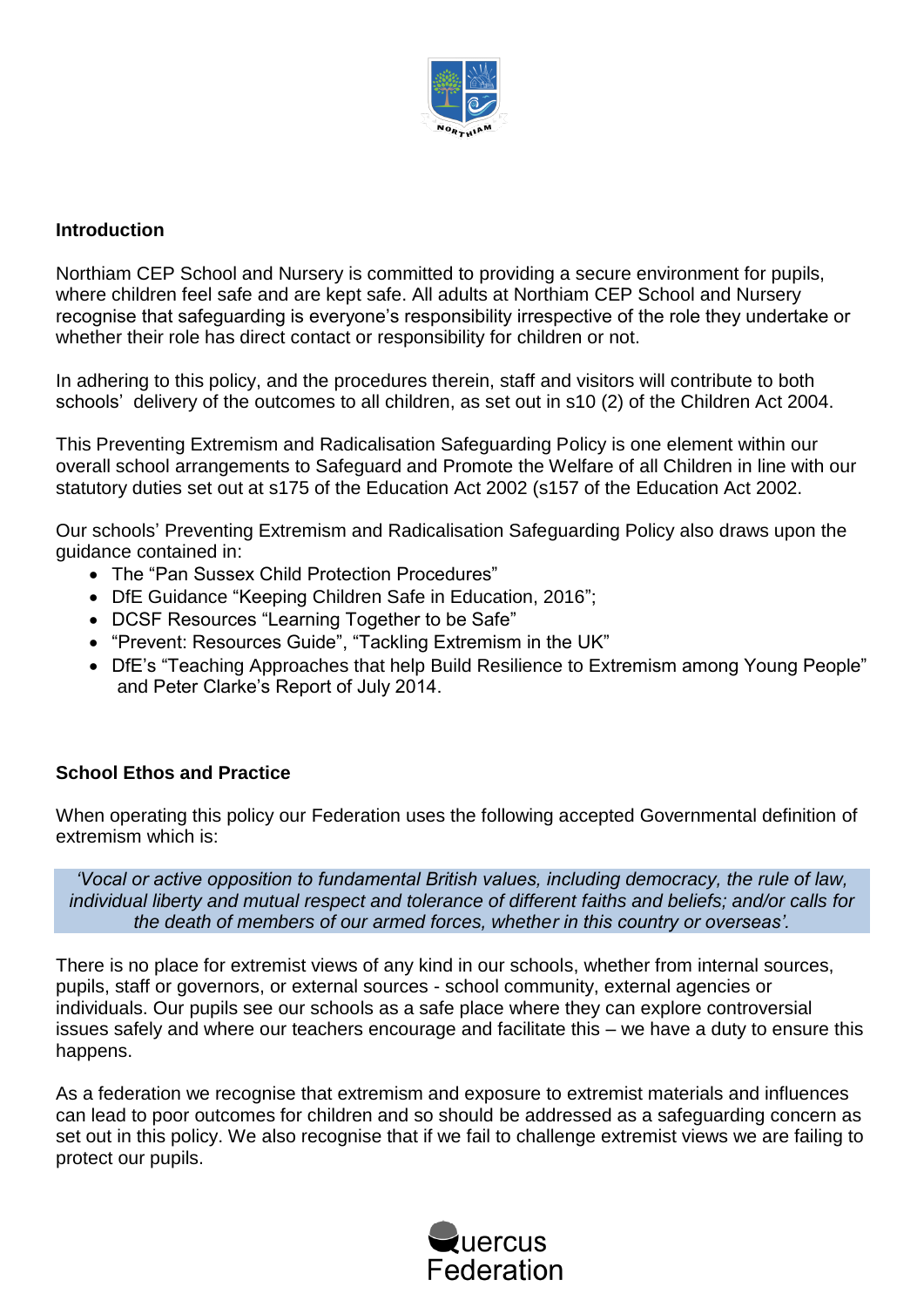

Extremists of all persuasions aim to develop destructive relationships between different communities by promoting division, fear and mistrust of others based on ignorance or prejudice and thereby limiting the life chances of young people. Education is a powerful weapon against this; equipping young people with the knowledge, skills and critical thinking, to challenge and debate in an informed way.

Therefore, we will provide a broad and balanced curriculum, delivered by

skilled professionals, so that our pupils are enriched, understand and become tolerant of difference and diversity and also to ensure that they thrive, feel valued and not marginalized. Furthermore we are aware that young people can be exposed to extremist influences or prejudiced views from an early age which emanate from a variety of sources and media, including via the internet, and at times pupils may themselves reflect or display views that may be discriminatory, prejudiced or extremist, including using derogatory language.

Any prejudice, discrimination or extremist views, including derogatory language, displayed by pupils or staff will always be challenged and where appropriate dealt with in line with our Behaviour and Discipline Policy for pupils and the Code of Conduct for staff. Where misconduct by a teacher is proven the matter will be referred to the National College for Teaching and Leadership for their consideration as to whether to a Prohibition Order is warranted.

As part of wider safeguarding responsibilities school staff will be alert to:

- Disclosures by pupils of their exposure to the extremist actions, views or materials of others outside of school, such as in their homes or community groups, especially where pupils have not actively sought these out.
- Graffiti symbols, writing or art work promoting extremist messages or images
- Pupils accessing extremist material online, including through social networking sites
- Parental reports of changes in behaviour, friendship or actions and requests for assistance
- Partner schools, local authority services, and police reports of issues affecting pupils in other schools or settings
- Pupils voicing opinions drawn from extremist ideologies and narratives
- Use of extremist or 'hate' terms to exclude others or incite violence
- Intolerance of difference, whether secular or religious or, in line with our equalities policy, views based on, but not exclusive to, gender, disability, homophobia, race, colour or culture
- Attempts to impose extremist views or practices on others' Anti-Western or Anti-British views

Our federation will closely follow any locally agreed procedure as set out by the Local Authority and/or the Local Safeguarding Children Board's agreed processes and criteria for safeguarding individuals vulnerable to extremism and radicalisation.

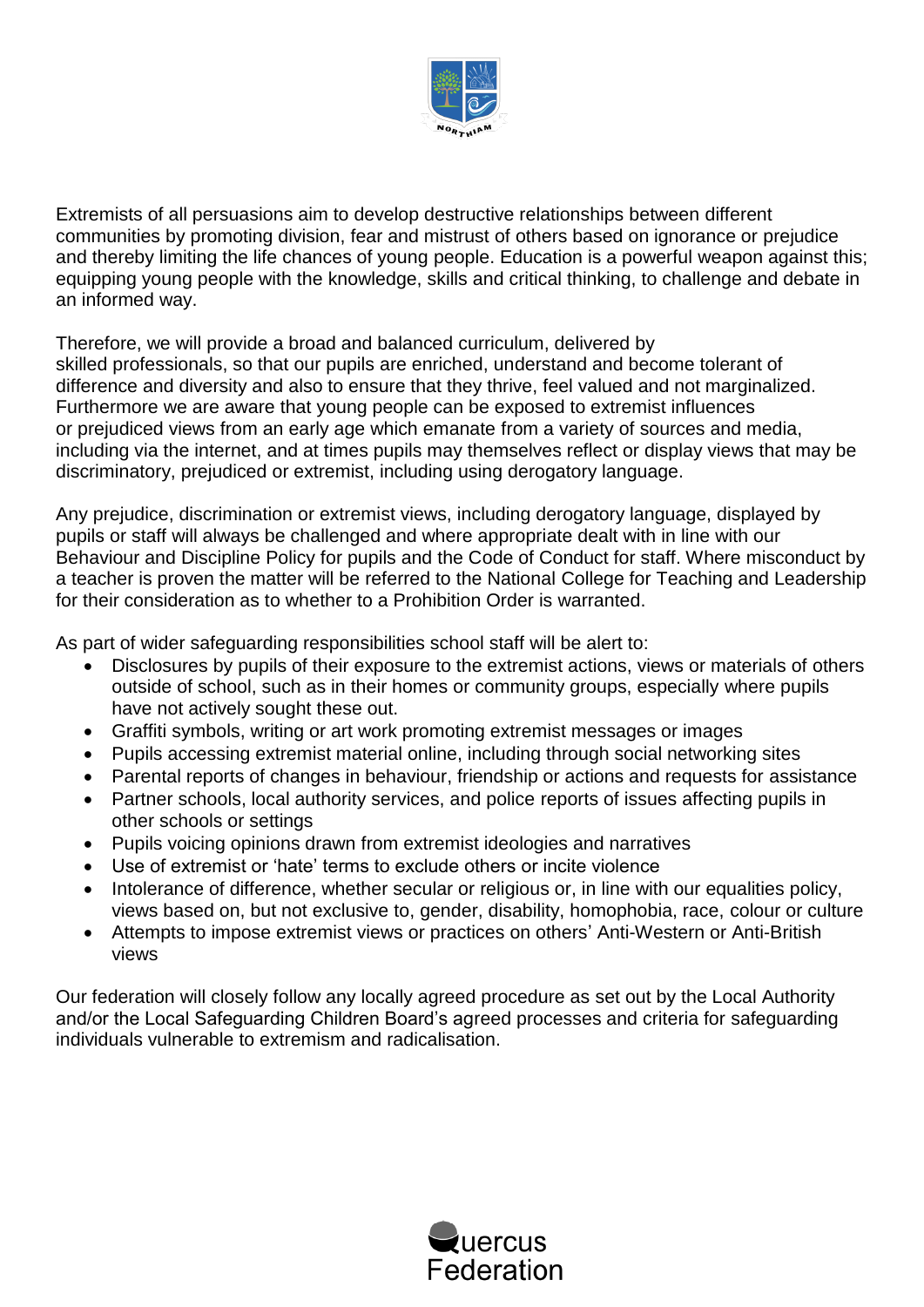

#### **Teaching Approaches**

We will all strive to eradicate the myths and assumptions that can lead to some young people becoming alienated and disempowered, especially where the narrow approaches children may experience elsewhere may make it harder for them to challenge or question these radical influences. In our school this will be achieved by good teaching, primarily via PSHE; but also by adopting the methods outlined in the Government's guidance 'Teaching approaches that help build resilience to extremism among young people' DfE 2011.

We will ensure that all of our teaching approaches help our pupils build resilience to extremism and give pupils a positive sense of identity through the development of critical thinking skills.

We will ensure that all of our staff are equipped to recognise extremism and are skilled and confident enough to challenge it.

We will be flexible enough to adapt our teaching approaches, as appropriate, so as to address specific issues so as to become even more relevant to the current issues of extremism and radicalisation. In doing so we will apply the 'key ingredients' for success following the three broad categories of:

- Making a connection with young people through good [teaching] design and a pupil centred approach.
- Facilitating a 'safe space' for dialogue, and
- Equipping our pupils with the appropriate skills, knowledge, understanding and awareness for resilience.

Therefore this approach will be embedded within the ethos of our school so that pupils know and understand what safe and acceptable behaviour is in the context of extremism and radicalisation. This will work in conjunction with our schools approach to the spiritual, moral, social and cultural development of pupils as defined in OfSTED's School Inspection Handbook and will include the sound use of assemblies to help further promote this rounded development of our pupils.

Our goal is to build mutual respect and understanding and to promote the use of dialogue not violence as a form of conflict resolution. We will achieve this by using a curriculum that includes:

- Citizenship programmes
- Open discussion and debate
- Work on anti-violence and a restorative approach addressed throughout curriculum
- Focussed educational programmes

We will also work with local partners, families and communities in our efforts to ensure our school understands and embraces our local context and values in challenging extremist views and to assist in the broadening of our pupil's experiences and horizons.

We will help support pupils who may be vulnerable to such influences as part of our wider safeguarding responsibilities and where we believe a pupil is being directly affected by extremist materials or influences we will ensure that that pupil is offered mentoring. Additionally in such instances our school will seek external support from the Local Authority and/or local partnership structures working to prevent extremism.

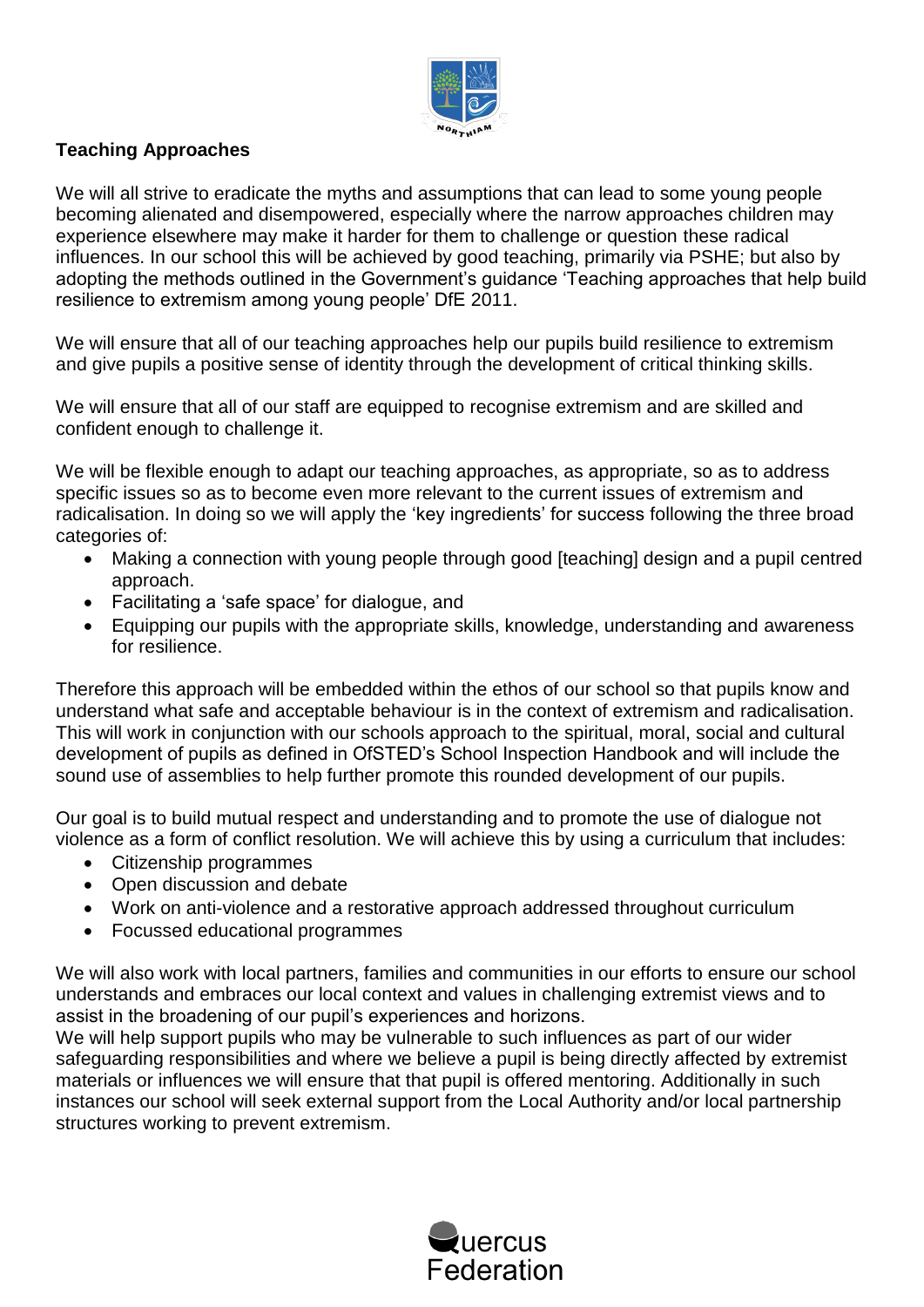

#### **British Values**

We will promote the values of democracy, the rule of law, individual liberty, mutual respect and tolerance for those with different faiths and beliefs. We will teach and encourage pupils to respect one another and to respect and tolerate difference, especially those of a different faith or no faith. It is indeed our most fundamental responsibility to keep our pupils safe and prepare them for life in modern multi-cultural Britain and globally.

The Department for Education published guidance on promoting British values in schools to ensure young people leave school prepared for life in modern Britain. Promoting fundamental British values as part of SMSC in schools (November 2014).

Through our provision of SMSC, we will ensure learning and teaching opportunities:

- Enable students to develop their self-knowledge, self-esteem and self-confidence;
- Enable students to distinguish right from wrong and to respect the civil and criminal law of England;
- Encourage students to accept responsibility for their behaviour, show initiative, and to understand how they can contribute positively to the lives of those living and working in the locality of the school and to society more widely;
- Enable students to acquire a broad general knowledge of and respect for public institutions and services in England;
- Further tolerance and harmony between different cultural traditions by enabling students to acquire an appreciation of and respect for their own and other cultures.

#### **Use of External Agencies and Speakers**

We encourage the use of external agencies or speakers to enrich the experiences of our pupils, however we will positively vet those external agencies, individuals or speakers who we engage to provide such learning opportunities or experiences for our pupils.

Such vetting is to ensure that we do not unwittingly use agencies that contradict each other with their messages or that are inconsistent with, or are in complete opposition to, the school's values and ethos. We must be aware that in some instances the work of external agencies may not directly be connected with the rest of the school curriculum so we need to ensure that this work is of benefit to pupils.

Our school will assess the suitability and effectiveness of input from external agencies or individuals to ensure that:

- Any messages communicated to pupils are consistent with the ethos of the school and do not marginalise any communities, groups or individuals
- Any messages do not seek to glorify criminal activity or violent extremism or seek to radicalise pupils through extreme or narrow views of faith, religion or culture or other ideologies
- Activities are properly embedded in the curriculum and clearly mapped to schemes of work to avoid contradictory messages or duplication.
- Activities are matched to the needs of pupils
- Activities are carefully evaluated by schools to ensure that they are effective

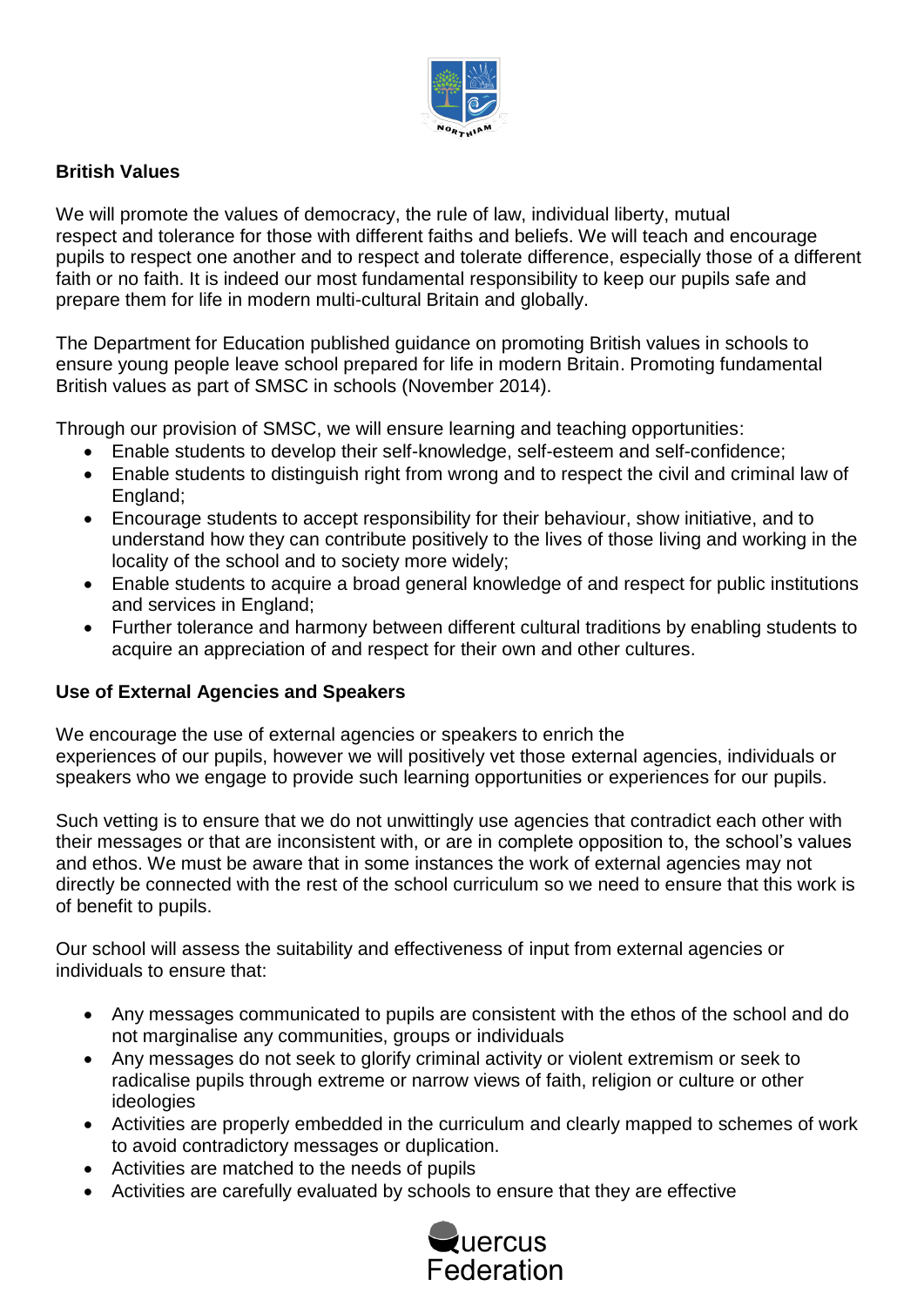

We recognise, however, that the ethos of our school is to encourage pupils to understand opposing views and ideologies, appropriate to their age, understanding and abilities, and to be able to actively engage with them in informed debate, and we may use external agencies or speakers to facilitate and support this.

Therefore by delivering a broad and balanced curriculum, augmented by the use of external sources where appropriate, we will strive to ensure our pupils recognise risk and build resilience to manage any such risk themselves where appropriate to their age and ability but also to help pupils develop the critical thinking skills needed to engage in informed debate.

#### **Whistle Blowing**

Where there are concerns of extremism or radicalisation pupils and staff will be encouraged to make use of our internal systems to Whistle Blow or raise any issue in confidence. Please refer to Federation Whistle Blowing Policy.

#### **Child Protection**

Please refer to our Safeguarding Policy for the full procedural framework on our Child Protection duties.

Staff will be alert to the fact that whilst Extremism and Radicalisation is broadly a safeguarding issue there may be some instances where a child or children may be at direct risk of harm or neglect. For example; this could be due to a child displaying risky behaviours in terms of the activities they are involved in or the groups they are associated with or staff may be aware of information about a child's family that may equally place a child at risk of harm. (These examples are for illustration and are not definitive or exhaustive). Therefore all adults working at the school (including visiting staff, volunteers' contractors, and students on placement) are required to report instances where they believe a child may be at risk of harm or neglect to the Designated Child Protection Teacher and/or headteacher.

#### **Role of the Designated Child Protection Teacher (DCPT)**

The DSL is: Julia Bray The Deputy DSL is: Katie Babciz

The DSL works in line with the responsibilities as set out in the DfE Guidance 'Keeping Children Safe in Education' (Sep 2021)

The DSL is the focus person and local 'expert' for school staff, and others, who may have concerns about an individual child's safety or well-being and is the first point of contact for external agencies

In line with Recommendation 2 of Peter Clarke's Report; the role of the DSL will be extended, at the appropriate time, to include the responsibilities of the PREVENT strand of the Government's counter-terrorism strategy.

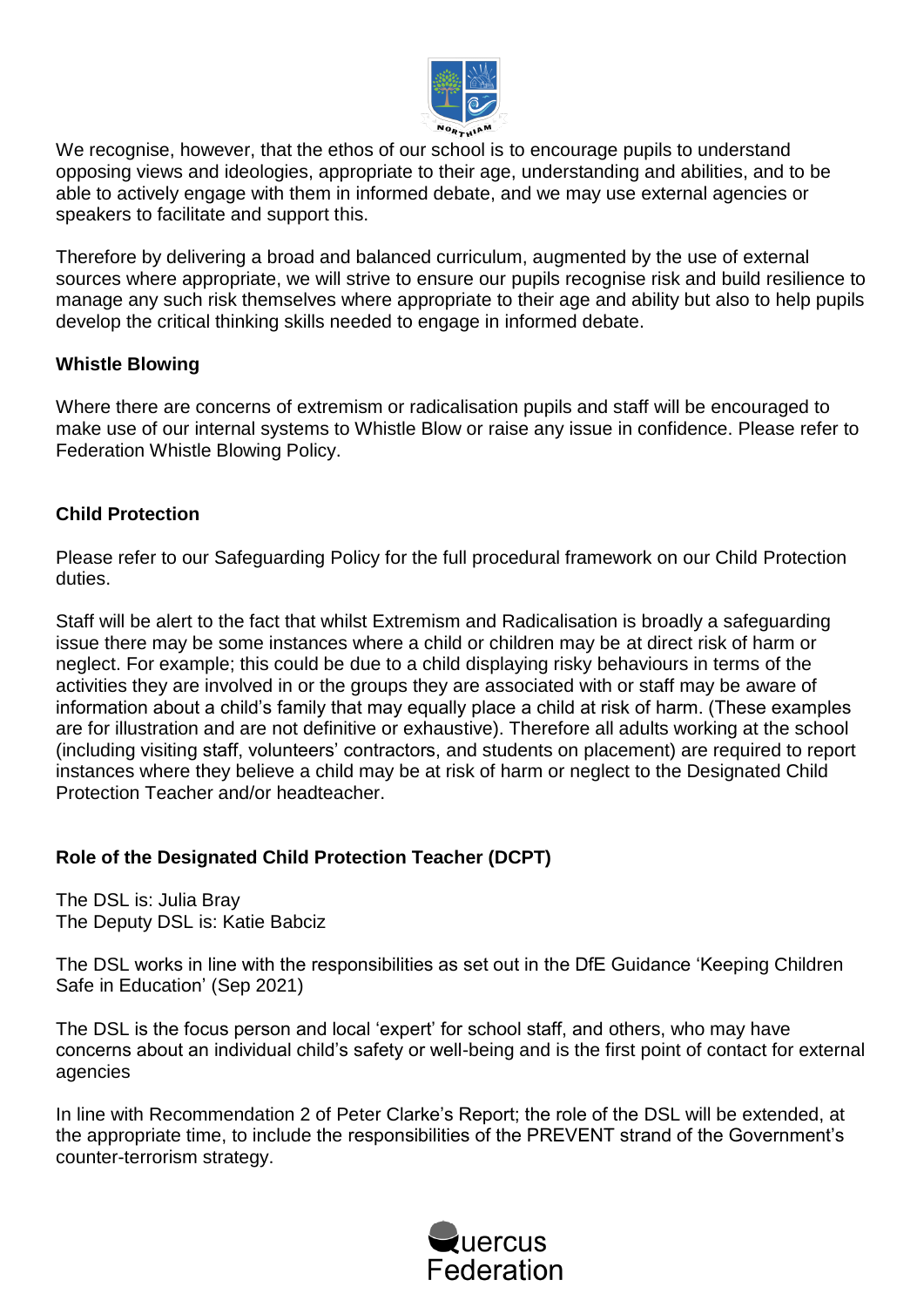

#### **Training**

Whole school in-service training on Safeguarding and Child Protection will be organised for staff and governors at least every three years and will comply with the prevailing arrangements agreed by the Local Authority and Local Safeguarding Children Board and will, in part, include training on extremism and radicalisation and its safeguarding implications.

The DSL will attend training courses as necessary and the appropriate inter-agency training organised by the Local Safeguarding Children Board at least every two years, again this will include training on extremism and radicalisation and its safeguarding implications.

#### **Recruitment**

The arrangements for recruiting all staff, permanent and volunteers, to our school will follow guidance for safer recruitment best practice in education settings, including, but not limited to, ensuring that DBS checks are always made at the appropriate level, that references are always received and checked and that we complete and maintain a single central record of such vetting checks.

We will apply safer recruitment best practice principles and sound employment practice in general and in doing so will deny opportunities for inappropriate recruitment or advancement.

We will be alert to the possibility that persons may seek to gain positions within our school so as to unduly influence our schools character and ethos. We are aware that such persons seek to limit the opportunities for our pupils thereby rendering them vulnerable to extremist views and radicalisation as a consequence.

Therefore, by adhering to safer recruitment best practice techniques and by ensuring that there is an ongoing culture of vigilance within our school and staff team we will minimise the opportunities for extremist views to prevail.

#### **Role of Governing Body**

The Governing Body of our federation will undertake appropriate training to ensure that they are clear about their role and the parameters of their responsibilities as Governors, including their statutory safeguarding duties.

The Governing Body of our federation will support the ethos and values of our schools and will support the schools in tackling extremism and radicalisation.

In line with Recommendation 13 of Peter Clarke's report details of our Governing Body will be published on our school website to promote transparency.

Governors will review this policy regularly (annually) and may amend and adopt it outside of this timeframe in accordance with any new legislation or guidance or in response to any quality assurance recommendations pertaining to the delivery of this policy and the overall safeguarding arrangements made.